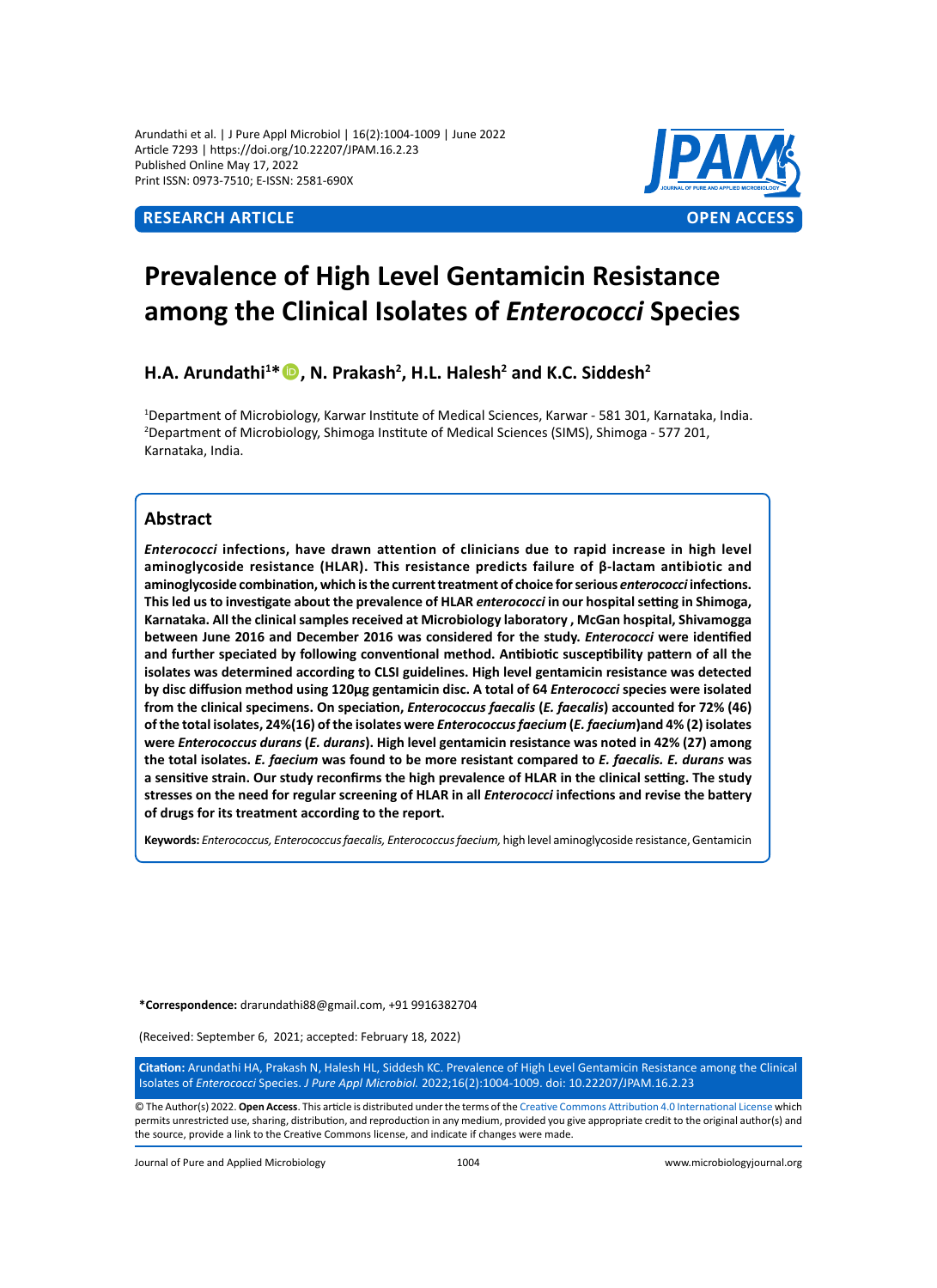#### **INTRODUCTION**

*Enterococci,* previously classified as group D *Streptococci* is now placed under a new family; Enterococcaceae. These Gram positive cocci reside in human intestine and are considered as normal bowel flora. Though they are considered to be less virulent than *Streptococcus pyogenes*, they are one of the most feared nosocomial pathogens isolated. Common nosocomial infections caused by this genus are urinary tract infections, intraabdominal infections, peritonitis, bacteremia and endocarditis.<sup>1,2</sup>

Compared to other clinically important Gram positive cocci, this genus is intrinsically resistant to the antimicrobial agents commonly used in hospitals. In addition, Antibiotic resistance has been acquired, and disseminated via horizontal transfer of mobile genetic elements mediated mainly by conjugative plasmids. Though all acquired resistance of this organism is not significant clinically, high level aminoglycoside resistance greatly affects *Enteroccoci* therapy. This is because; severe enterococci infections are treated with combination of cell wall acting agent like vancomycin and an aminoglycoside. And high level aminoglycoside resistance predicts resistance to this combination therapy. $1,3,4$ 

This resistance pattern seen in genus *Enterococci* has become an issue of concern since decades but remains so even now. Hence this study was conducted to investigate the same so as to design the guidelines regarding measures to prevent spread of the resistant strains in the hospital and also to prevent the emergence of vancomycin resistance which is the treatment of choice for HLAR *Enterococci.*

#### **MATERIALS AND METHODS**

This cross-sectional study was carried out in the Microbiology laboratory, McGan hospital, Shivamogga, between June 2016 and December 2016. The study was approved by the Institutional Ethical Committee of Shimoga Institute of Medical Sciences, Shivamogga.

All the pus, urine, blood and sterile body fluid samples received in our laboratory during the study period was included for the study. Faecal samples, and samples which were leaked were excluded .

The pathogen isolated by growth on blood agar after 24 hour aerobic incubation at 37°C was identified as enterococci species by Gram's staining, catalase test and bile esculin hydrolysis test. However, for blood samples, subculture for 7 days was done before reporting negative. Further, speciation was done by arginine decarboxylation, pyruvate utilization, and fermentation of arabinose, raffinose, mannitol and ribose tests.5,6

Susceptibility pattern of the isolated enterococci species were carried out according to CLSI guidelines using disc diffusion method. Detection of High level gentamicin resistance was performed using120µg gentamicin antibiotic disc (Himedia).7

In HLGR detection by disc diffusion method, zone of inhibition of 6 mm was considered as resistant, 7-9 mm as inconclusive and ≥ 10 mm as Susceptible.<sup>7</sup>

#### **RESULTS**

A total of 64 *enterococci* species were isolated during our seven month study period. Out of these 64 isolates, 27 were from pus, 21 from urine and 16 from blood samples.

On speciation, *Enterococcus faecalis*  accounted for 72% (46) of the total isolates, 24% (16) of the isolates were *Enterococcus faecium*  and 4% (2) isolates were *Enterococcus durans.*  Distribution of these three enterococci species in various clinical samples is documented in Table 1.

The antibiotic sensitivity pattern of the isolates is documented in Table 2. Species wise resistance pattern to various antibiotics is depicted in Fig. 1. For urinary isolates, apart from the antibiotics listed in the table, nitrofurantoin  $(300\mu g)$  and norfloxacin  $(10\mu g)$  antibiotic discs were used. And out of 21 urinary isolates, 9 (43%)

**Table 1.** Sample wise distribution of different *Enterococci* species

|              | Sample E. faecalis E. faecium E. durans Total |    |    |    |
|--------------|-----------------------------------------------|----|----|----|
| Pus          | 16                                            | 09 | 02 | 27 |
| Urine        | 18                                            | 03 | 00 | 21 |
| <b>Blood</b> | 12                                            | 04 | 00 | 16 |
| Total        | 46                                            | 16 | N) | 64 |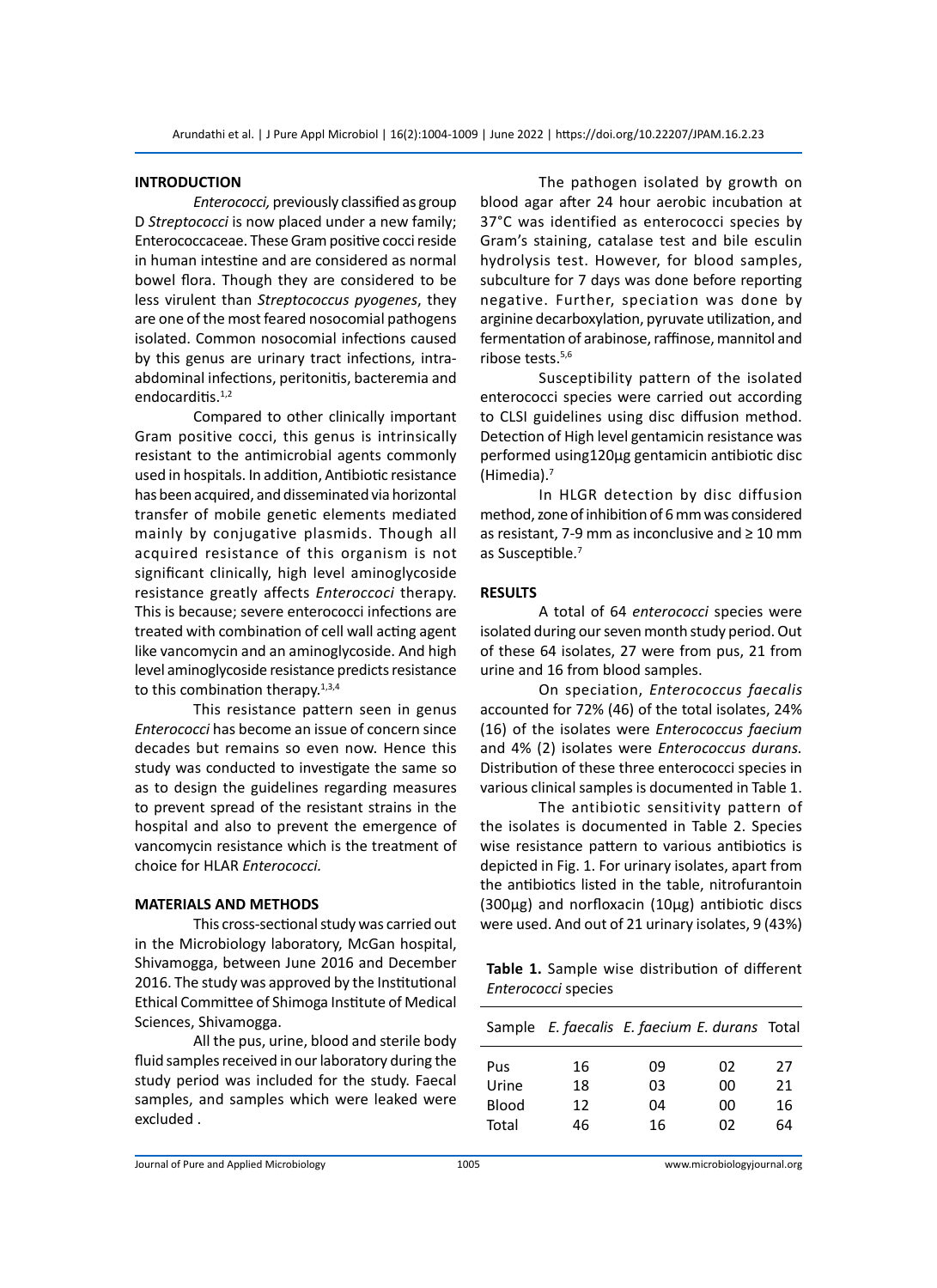were resistant to nitrofurantoin and 13 (62%) were resistant to norfloxacin.

High level gentamicin resistance was noted in 27 (42%) isolates. Number of HLGR noted in different enterococci species is depicted in Fig. 2.

**Table 2.** Antibiotic sensitivity pattern of *Enterococci* isolates

| Antibiotics   | Sensitivity (n=64) |  |
|---------------|--------------------|--|
| Ampicillin    | 20 (31%)           |  |
| Ciprofloxacin | 33(52%)            |  |
| Levofloxacin  | 31(48%)            |  |
| Vancomycin    | 64(100%)           |  |
| Linezolid     | 64(100%)           |  |
| High level    | 37(58%)            |  |
| gentamicin    |                    |  |

#### **DISCUSSION**

Genus *Enterococci,* once neglected group; considering them as commensals have gained great attention these days due to high rate of severe nosocomial infections caused by them. Two most common species isolated from clinical samples are *E. faecalis* and *E. faecium.* These are the organisms of low pathogenicity but with a property of inborn resistance to various antibiotics like relative resistance to most of the β-lactam antibiotics because of low affinity penicillin binding proteins (PBP). *Enterococci* also shows tolerance to penicillin i.e., penicillin acts only as bacteriostatic. *Enterococci* also show intrinsic low level resistance to aminoglycosides due to lack of oxidative uptake of the drug.<sup>8,9</sup>

However, serious enterococci infections like bacterial endocarditis are treated with



**Fig. 1.** Antibiotic sensitivity pattern of different *Enterococci* species.



**Fig. 2.** High level gentamicin resistance in different *Enterococci* species.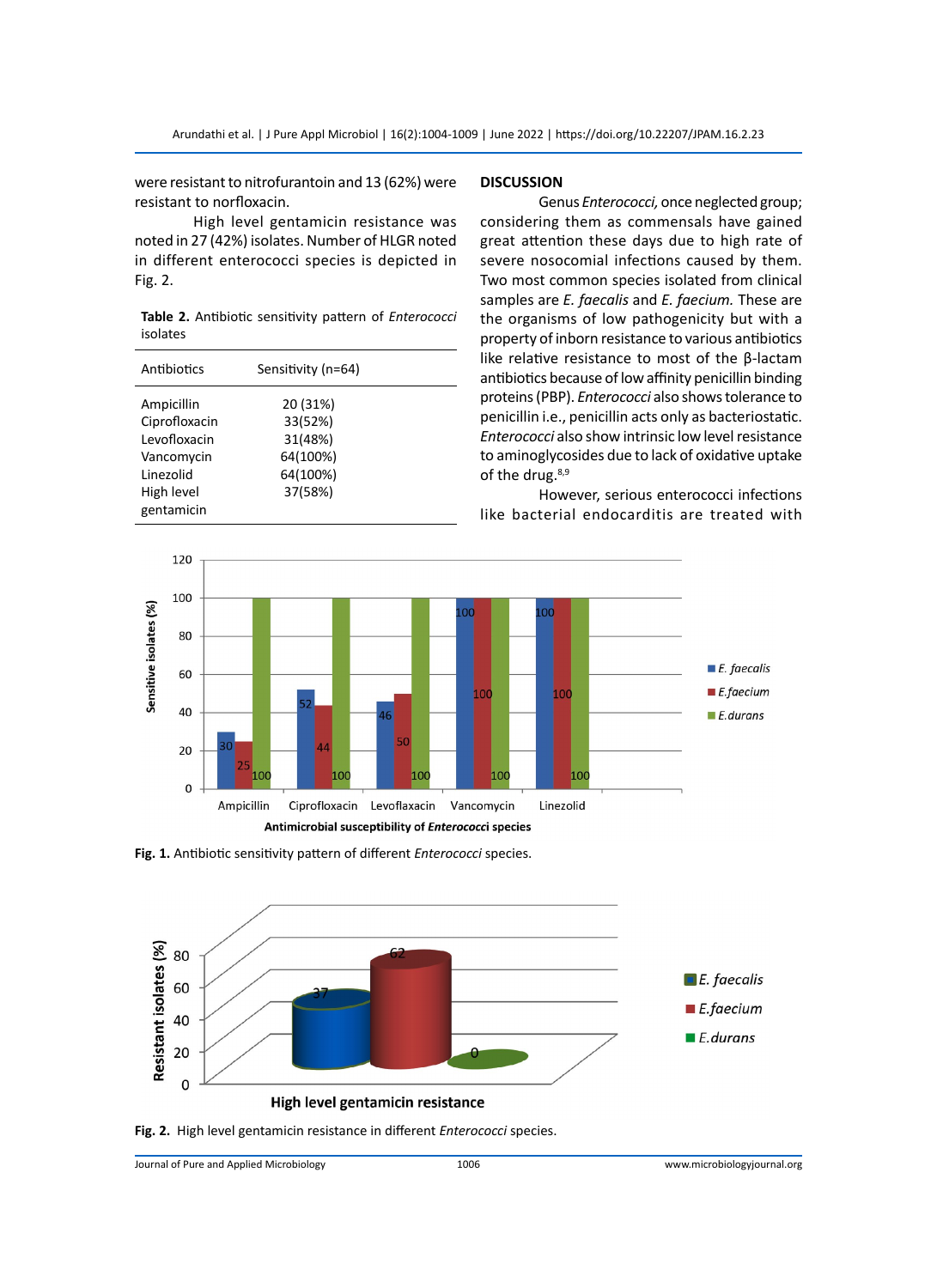combination of β-lactam antibiotic and an aminoglycoside. To a bacteriostatic beta lactam, the addition of aminoglycoside results in synergistic, bactericidal effect and beta lactam antibiotic indeed enhances the uptake of aminoglycoside resulting in synergistic killing of the organism. Aminoglycoside warrantied for usage in this combination are only gentamicin and streptomycin.

But the current detriment for the effective treatment is emergence of High level aminoglycoside resistance. It is defined by growth at concentration of 2000mg/L and 500 mg/L of streptomycin and gentamicin respectively on brain heart infusion agar. Presence of this high level resistance abolishes the synergistic effect of these agents. HLR to gentamicin is mainly due to aminoglycoside modifying enzyme and that to streptomycin is because of mutation in 30S ribosomal subunit and presence of streptomycin adenyltransferase.<sup>8,9</sup>

In our study, *E. faecalis* was recovered the most, followed by *E. faecium.* Both these species have shown highest resistance to ampicillin (69%) followed by levofloxacin (52%).Many studies in India have reported resistance to penicillin in the range of 40-80 per cent.<sup>10-12</sup>

It is glad to note that no vancomycin resistant enterococci (VRE) were isolated in our setting. And similarly, all the isolates were sensitive to linezolid which was consistent with other studies from India.<sup>13-15</sup> However, the prevalence of vancomycin resistant *Enterococci* (VRE) in India is reported to be between 0% and 30%.<sup>16-18</sup>

High level gentamicin resistance was noted in 42% of the isolates and *E. faecium* was found to be more resistant (62% of the total *E. faecium* isolated) compared to *E. faecalis* ( 37% of the total *E. faecalis* isolated). *E. durans* was found to be a sensitive strain.

Our study report is almost in line with that of various studies carried out in different parts of our country like study by Dadfarna N et al.,<sup>19</sup> who have reported 43.7% HLAR, Barman et al.,<sup>20</sup> who have reported 56.7% HLAR, Jain S et al.,<sup>15</sup> and Fernandes et al.,<sup>18</sup> who have noted 54% and 53% HLAR in their studies respectively.

#### **Alternative treatment options for serious HLAR Enterococci infections**

Vancomycin is the drug of choice in these cases of HLAR *Enterococci* infections. But however resistance to vancomycin has also been noticed since 1986. The best available evidence suggests that the emergence and spread of these pathogens are promoted by poor infection control techniques and by antibiotic selective pressure. Antibiotic selective pressure favouring the emergence and spread of Vancomycin Resistant Enterococci(VRE) may involve more than simply the extent of vancomycin use. Specifically, extended-spectrum cephalosporins and similarly active beta-lactams and drugs with potent activity against anaerobes appear to predispose to Vancomycin resistant *Enterococci* colonization and infection. Hence this should be taken care of by following strict antibiogram policy in all medical setup.<sup>21</sup>

Daptomycin is the drug of choice in VRE. Daptomycin, a cyclic lipopeptide has a unique mechanism of action that results in destruction of the membrane potential.<sup>22</sup> Daptomycin  $-$ Ceftarolin combination is opted in daptomycin non susceptible strains as ceftarolin is proved to restore daptomycin activity by promoting its surface binding.<sup>23</sup>

Quinupristin-Dalfopristin, a protein synthesis inhibitor is the drug of choice in HLAR, VR *E. faecium* infections. However, it has no action in *E. faecalis* infections due to intrinsic resistance.<sup>21</sup> Linezolid, an oxazolidinone antibiotic with broad spectrum activity against Gram-positive bacteria,that inhibits protein synthesis is not used in serious HLAR Enterococcal infections like endocarditis inspite of its low resistance rate due to its bacteriostatic nature.<sup>21</sup>

#### **CONCLUSION**

Increased prevalence of HLAR has become a problem of reality. Combination of βlactam antibiotics and an aminoglycoside, which stood first among the choice for the treatment of serious enterococci infection, can no more help in killing these pathogens. This is a grave development and the fact that enterococci have great potential for the dissemination of acquired resistant gene is a matter to be considered seriously. A must screening for HLAR using gentamicin and/or streptomycin by disk diffusion/ agar dilution /broth microdilution should be practiced for all serious enterococci infections. Judicious use of Vancomycin, the drug of choice for HLAR enterococci infections is also advisable.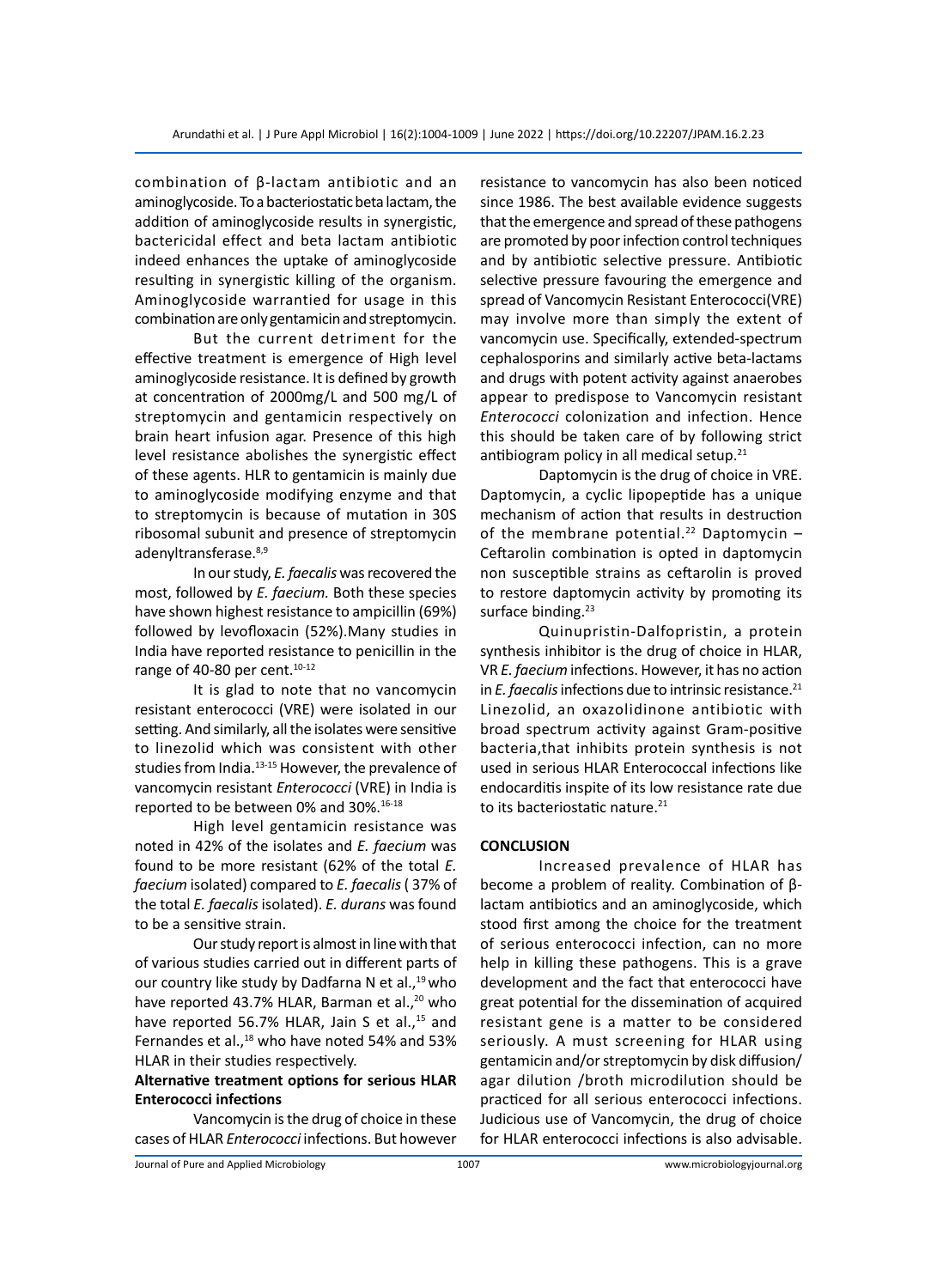Along with these, strict containment measures, adherence to hospital infection control policy to prevent their dissemination should be taken up in all clinical settings.

#### **ACKNOWLEDGMENTS**

None.

#### **CONFLICT OF INTEREST**

The authors declare that there is no conflict of interest.

#### **AUTHORS' CONTRIBUTION**

All authors listed have made a substantial, direct and intellectual contribution to the work, and approved it for publication.

#### **FUNDING**

None.

### **DATA AVAILABILITY**

All datasets generated or analyzed during this study are included in the manuscript.

#### **ETHICS STATEMENT**

This article does not contain any studies with human participants or animals performed by any of the authors.

#### **REFERENCES**

- 1. Title M. *Streptococcus, Enterococcus* and other similar organisms. In. "Bailey and Scott's Diagnostic Microbiology". 13th Edition. New York. Elsevier publisher. 2014; 251-52.
- 2. Emaneini M, Khoramian B, Jabalameli F, et al. Prevalence of high-level gentamicin-resistant in *Enterococcus faecalis* and *Enterococcus faecium* in an Iranian hospital. *J Prev Med Hyg*. 2016;57(4):E197-E200. PMCID: PMC5289030
- 3. Gladwin M, Trattler W, Mahan SC. Streptococcus. In. "Clinical Microbiology made ridiculously simple." 6<sup>th</sup> Edition. Jaypee Brothers Medical Publishers. 2014;27- 28.
- 4. Forwad KR, Kennedy J, Degagne PA, Bartlett K, Harding GKM. The rapid emergence of high level gentamicin resistance in enterococci. *Can J Infect Dis.* 1990;1(3):97-100. doi: 10.1155/1990/434068
- 5. Colee JG, Fraser AG, Marmion BP, Simmons A. Mackie and McCartney Practical Medical Microbiology. 14<sup>th</sup> ed. New York. Elsevier Publishers. 1999.
- 6. Winn W, Allen S, Janda W, Koneman E, Procop G, Schreckenberger, et al. Koneman's colour Atlas and Textbook of Diagnostic Microbiology. 6<sup>th</sup> ed. Philadelphia: Lippincott Williams and Wilkins publishers. 2006.
- 7. Clinical and Laboratory Standard Institute. Performance Standard for Antimicrobial Susceptibility Testing. Twenty Fifth Informational Supplement. M 100- S 26 .Wanye, PA, USA. CLSI. 2015.
- 8. Arias CA and Murray BE. *Enterococcus* species, *Streptococcus gallolyticus* and *Leuconostoc* species. In. Mandell, Douglas and Bennett's "Principle and practice of infectious diseases". 8<sup>th</sup> Edition. Philadelphia. Elsevier publishers. 2015;2328-2339. doi: 10.1016/ B978-1-4557-4801-3.00202-2
- 9. Marothi YA, Agnihotri H, Dubey D. Enterococcal resistance- An overview. *Indian J Med Microbiol.* 2005;23(4):214-219. doi: 10.1016/S0255- 0857(21)02524-X
- 10. Jada S, Jayakumar K. Prevalence of *Enterococcus*  species from various clinical specimens in Shri Sathya Sai Medical College and Research institute with special reference to speciation & their resistance to vancomycin. *Int J Med Sci Clin Res.* 2012;3(4):154-160. doi: 10.9735/0976-5530.3.4.154-160
- 11. Mulla S, Patel KG, Panwala T, Rewadiwala S. Prevalence of enterococci with higher resistance level in a tertiary care hospital: a matter of concern. *Natl J Med Res.*  2012;2(1):25-27.
- 12. Sreeja S, Babu PRS, Prathab AG. The prevalence and the characterization of the *Enterococcus* species from various clinical samples in a tertiary care hospital. *J Clin Diagn Res.* 2012;6(9):1486-1488. doi: 10.7860/ JCDR/2012/4560.2539
- 13. Sekar R, Srivani R, Vignesh R, Kownhar H, Shankar EM. Low recovery rates of high-level aminoglycosideresistant *Enterococci* could be attributable to restricted usage of aminoglycosides in Indian settings. *J Med Microbiol.* 2008;57(3):397-398. doi: 10.1099/ jmm.0.47604-0
- 14. Chakraborty A, Pal NK, Sarkar S, Gupta MS. Antibiotic resistance pattern of *Enterococci* isolates from nosocomial infections in a tertiary care hospital in Eastern India. *J Nat Sci Biol Med.* 2015;6(2):394-397. doi: 10.4103/0976-9668.160018
- 15. Jain S, Kumar A, Kashyap B, Kaur IR. Clinicoepidemiological profile and high-level aminoglycoside resistance in Enterococcal septicemia from a tertiary care hospital in east Delhi. *Int J Appl Basic Med Res.*  2011;1(2):80-83. doi: 10.4103/2229-516X.91149
- 16. Agarwal J, Kalyan R, Singh M. High-level aminoglycoside resistance and beta-lactamase production in *Enterococci* at a tertiary care hospital in India. *Jpn J Infect Dis*. 2009;62:158-159.
- 17. Taneja N, Rani P, Emmanuel R, Sharma M. Significance of vancomycin resistant *Enterococci* from urinary specimens at a tertiary care centre in northern India. *Indian J Med Res.* 2004;119:72-74.
- 18. Fernandes SC, Dhanashree B. Drug resistance & virulence determinants in clinical isolates of *Enterococcus* species. *Indian J Med Res.* 2013;137:981- 985.
- 19. Dadfarma N, Imani Fooladi AA, Oskoui M, Hosseini HM. High level of gentamicin resistance (HLGR) among enterococcus strains isolated from clinical specimens *J Infect Public Health.* 2013;6(3):202-208. doi: 10.1016/j. jiph.2013.01.001